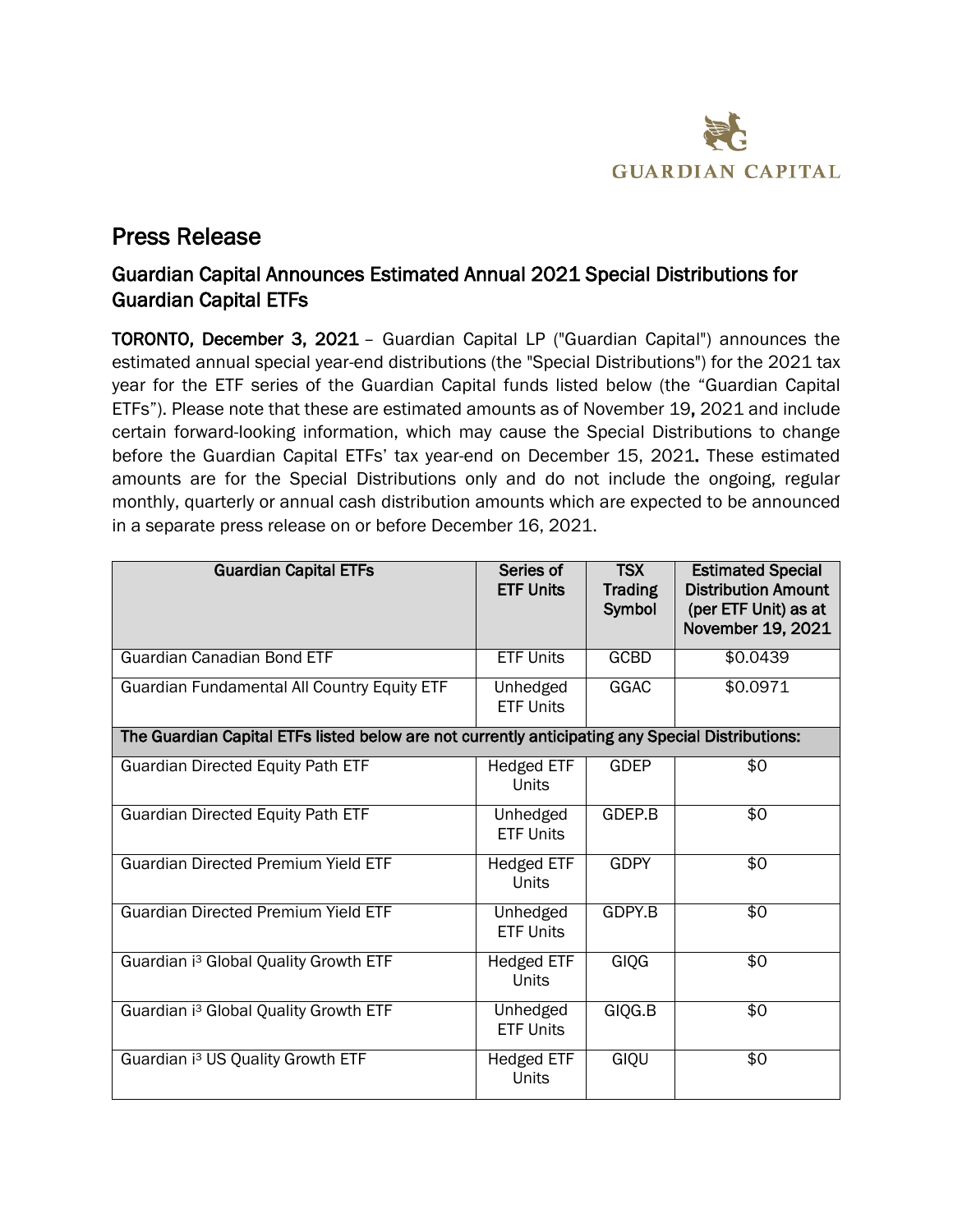| Guardian i <sup>3</sup> US Quality Growth ETF                     | Unhedged<br><b>ETF Units</b>      | GIQU.B      | \$0 |
|-------------------------------------------------------------------|-----------------------------------|-------------|-----|
| Guardian i <sup>3</sup> Global REIT ETF                           | <b>Hedged ETF</b><br><b>Units</b> | <b>GIGR</b> | \$0 |
| Guardian i <sup>3</sup> Global REIT ETF                           | Unhedged<br><b>ETF Units</b>      | GIGR.B      | \$0 |
| <b>Guardian Fundamental Emerging Markets</b><br><b>Equity ETF</b> | Unhedged<br><b>ETF Units</b>      | GGEM        | \$0 |
| <b>Guardian Canadian Sector Controlled Equity</b><br>Fund         | Unhedged<br><b>ETF Units</b>      | <b>GCSC</b> | \$0 |

Each of the Guardian Capital ETFs is required to distribute any net income and capital gains that it has earned in the year. The Special Distributions will generally consist of capital gains and/or any excess net income at year-end. The Special Distributions will not be paid in cash, but will be reinvested and the resulting ETF units immediately consolidated so that the number of ETF units held by each investor will not change. Investors holding their ETF units outside registered plans will have taxable amounts to report and will have an increase in the adjusted cost base of their investment. In all cases, the Special Distributions will be reinvested on or about December 31, 2021 to unitholders of record on December 30, 2021. The ex-dividend date in each case is December 29, 2021.

Guardian Capital expects to announce the final, confirmed Special Distribution amounts (subject to any further revisions to per ETF unit amounts resulting from subscription and redemption activity prior to the record date) on or about December 31, 2021. The actual taxable amounts of all distributions for 2021, including the tax characteristics of the distributions, will be reported to brokers (through CDS Clearing and Depository Services Inc. or "CDS") and will be posted on the Guardian Capital website in early 2022.

Guardian Capital provides estimated distributions for information purposes only. These estimates are not intended to be, nor should they construed to be, legal or tax advice to any particular person.

For further information, please contact Guardian Capital at 416-350-8899 or visit [www.guardiancapital.com](http://www.guardiancapital.com).

### Forward-looking Information

This press release contains forward-looking statements with respect to the estimated Special Distributions for the Guardian Capital ETFs. By their nature, these forward-looking statements involve certain risks and uncertainties that could cause the actual distributions to differ materially from those contemplated by the forward-looking statements. Material factors that could cause the actual Special Distributions to differ from the estimated Special Distributions between now and the Guardian Capital ETFs tax year-ends include, without limitation: the